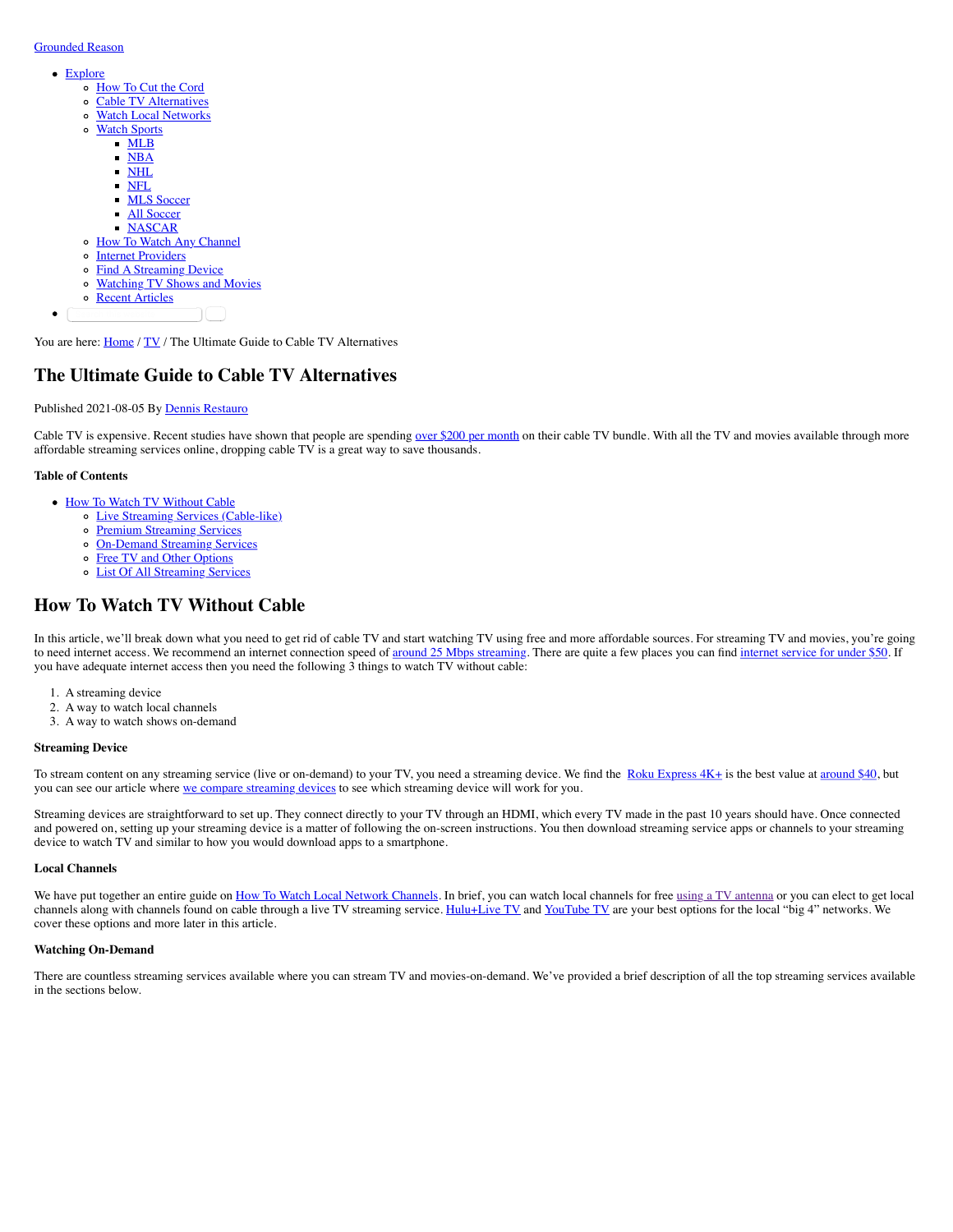# **Live Streaming Services (Cable-like)**

People want [live-TV streaming services](https://www.groundedreason.com/which-is-the-best-live-tv-streaming-service-in-2021/) like [Hulu Live TV](https://www.groundedreason.com/tv-shows-hulu-worth-cost/), [Sling TV,](https://www.groundedreason.com/sling-tv-review-watch-live-tv-online/) [Philo,](https://www.groundedreason.com/philo-tv-channels-review-and-cost/) [Fubo TV,](https://www.groundedreason.com/what-is-fubotv/) [DIRECTV STREAM,](https://www.groundedreason.com/att-tv-changes-prices-channels-and-more/) [Vidgo](https://www.groundedreason.com/a-detailed-look-at-vidgo-channels-plans-and-price/), or [YouTube TV](https://www.groundedreason.com/youtube-tv-channels/) when replacing cable TV. This section covers a ton of streaming services for you to choose from that replace the channels you typically see on a cable or satellite TV service.

Before we get into a description of each service, we know many readers are just curious about the channel offerings of each TV streaming service. We've linked those below for your convenience.

- [Hulu Live Channel List](https://www.groundedreason.com/tv-shows-hulu-worth-cost/#hulu-live-tv-channels)
- [YouTube TV Channel List](https://www.groundedreason.com/youtube-tv-channels/#channels)  $\bullet$
- $\bullet$ [Philo TV Channel List](https://www.groundedreason.com/philo-tv-channels-review-and-cost/#Philo_Channel_Lineup)
- [fuboTV Channel List](https://www.groundedreason.com/what-is-fubotv/#1-fubotv-channels-and-plans)  $\bullet$
- <u>[Vidgo Channel List](https://www.groundedreason.com/a-detailed-look-at-vidgo-channels-plans-and-price/#2-vidgo-channel-packages)</u>
- **[Sling TV Channel List](https://www.groundedreason.com/sling-tv-review-watch-live-tv-online/#Channels_on_Sling_TV)**  $\bullet$
- **[DIRECTV STREAM Channel list](https://www.groundedreason.com/att-tv-changes-prices-channels-and-more/#ATT_TV_Channels)**  $\bullet$

**Philo**

hilo

Philo is the most affordable live streaming service on the market. The company keeps costs low by not carrying sports channels in favor of entertainment channels.

The current channel lineup offers favorites like A&E, AMC, BBC America, Comedy Central, Discovery, Hallmark Channel, HGTV, LifeTime, Nick, History, TLC, and much more for **just \$25 per month**. That price even includes a Cloud DVR, among other features.

[For those that don't want to pay for sports channels, Philo offers some cable TV favorites for an affordable monthly price. Try their](https://www.groundedreason.com/philo-tv-channels-review-and-cost/) [1-week free trial](https://www.groundedreason.com/recommends/philo). Check out our review of Philo for more information.

### **Sling TV**

#### Sling TV subscription

Sling TV is a streaming service that also offers live TV over the internet. It's cable TV without the contract or the massive bill. Sling TV offers [promotional pricing](https://www.groundedreason.com/recommends/sling) to new customers. The service works on most streaming devices, and Sling also offers a [cloud DVR](https://www.groundedreason.com/sling-tv-review-watch-live-tv-online/#sling_dvr). Sling TV also [streams NBC live online](https://www.groundedreason.com/watch-nbc-live-streaming-online/) along with [Fox](https://www.groundedreason.com/watch-fox-live-on-these-streaming-services/) in select markets.

[For \\$35 a month, subscribers will have access to AMC, History Channel, Disney, A&E, Epix, IFC, Lifetime, ESPN, ESPN2, TNT, TBS, HGTV, Cartoon Network, Disney](https://www.groundedreason.com/watch-disney-channel-online-legally/) Channel, CNN, and more.

Sling also added a second base package that swaps out the Disney Owned stations for FOX owned stations, including [FS1](https://www.groundedreason.com/where-to-watch-fs1-stream-live-and-legally/). This package also allows the ability for multiple streams. There are also add-on channels packs and premium channels like [Showtime](https://www.groundedreason.com/its-showtime-without-cable/) and Cinemax. Check out our [Sling TV review](https://www.groundedreason.com/sling-tv-review-watch-live-tv-online/) for more details.

### **Hulu**



Hulu offers both a Live TV streaming service and a back catalog of movies and TV. The streaming quality is one of the best around. The live service includes:

- Over 60 broadcast and cable-based channels (including premium channels like HBO)
- Live stream of local ABC, CBS, NBC, and Fox in nearly all markets
- The basic package comes with 50 hours of cloud DVR storage with the ability to upgrade if needed.
- Watch on two screens at once. You can upgrade to unlimited screens for \$14.99 per month. This upgrade also gives you three screens while away from your home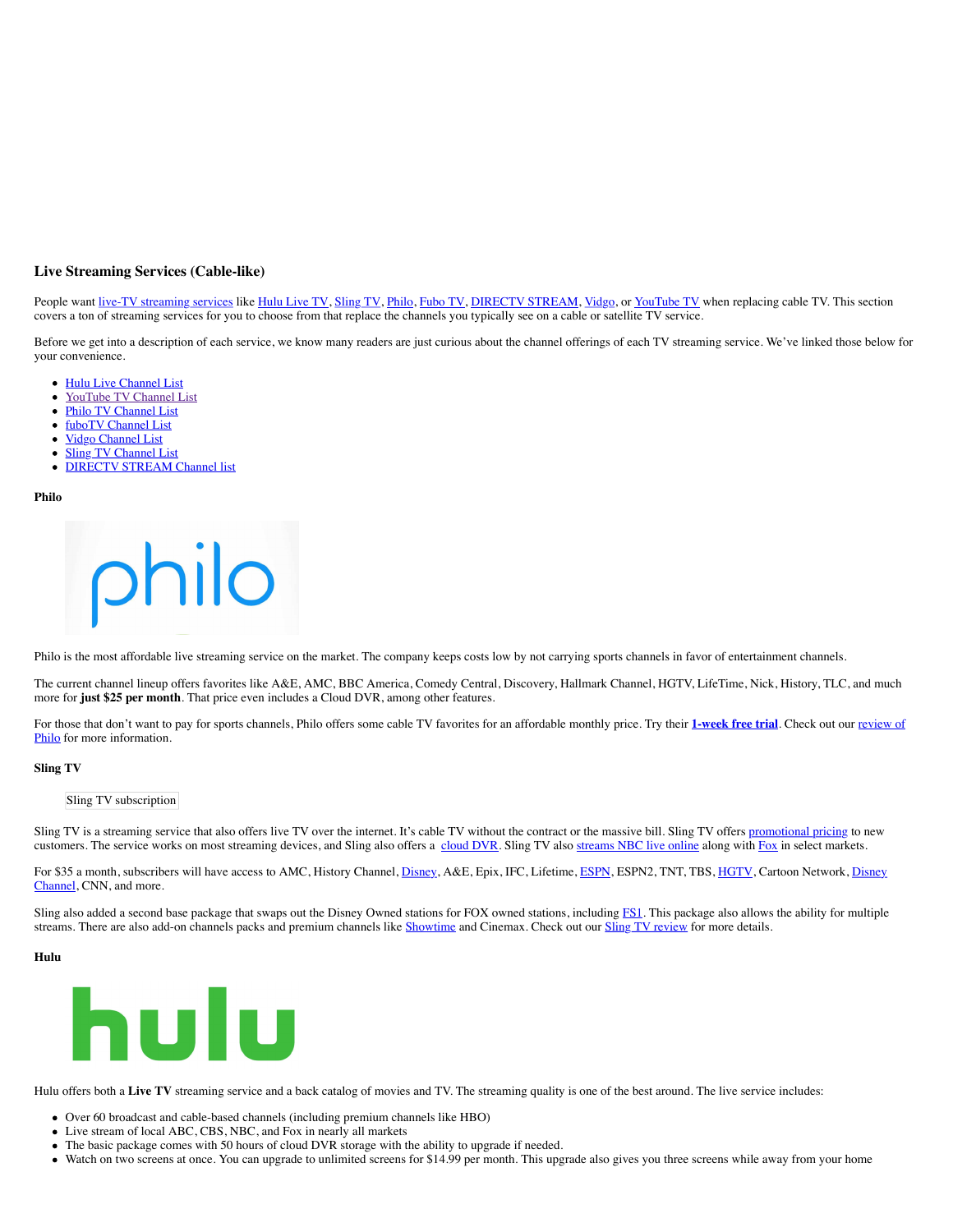network.

- Comes with six customizable profiles
- Includes entire Hulu streaming library

The service costs \$69.99 per month. You can opt to subscribe to the Hulu library instead of the Live TV service for just \$6.99 per month. Hulu also offers loads of original content and a decent back catalog of many past seasons of cable and network TV shows. You can test the live service or the on-demand service by [Signing up to Hulu Live TV](https://www.groundedreason.com/recommends/hululive). For more details, check out our full [review of Hulu.](https://www.groundedreason.com/tv-shows-hulu-worth-cost/)

#### **FuboTV**



FuboTV is a live online streaming service specializing in live sports while still offering pay-TV channels like A&E, Bravo, [The Weather Channel,](https://www.groundedreason.com/watch-weather-channel-live-stream-online/) and more. They offer a Cloud DVR with its starter channel service starting at \$69.99 per month. They also provide live streaming of Fox, NBC, ABC, and CBS in most markets. Other features include:

- ESPN, FS1, and more are available in [fuboTV's channel lineup](https://www.groundedreason.com/what-is-fubotv/#1-fubotv-channels-and-plans)
- You can watch it on three screens at the same time
- 250 hours of cloud DVR storage  $\bullet$
- The FuboTV app is available on major platforms, including AppleTV, AndroidTV, Roku, and Amazon FireTV.

The service offers a [1-week free trial](https://www.groundedreason.com/recommends/FuboTV). Try it out to see if it will work for you. For more information, check out my [FuboTV review](https://www.groundedreason.com/what-is-fubotv/).

#### **Frndly TV**



Frndly TV is the most affordable live TV streaming service on the market. The service starts at \$6.99 per month and offers around 15 channels live and on-demand with stand[outs like A&E, Lifetime, Hallmark Channel and Insp. They offer a DVR, simultaneous streams, and are supported on most modern streaming devices. You can try a](https://www.frndlytv.com/?ref=groundedreason) **1-week trial** or read our **[review of Frndly TV](https://www.groundedreason.com/frndly-tv-channels-plans-and-prices-all-you-need-to-know/)** for more information.

#### **YouTube TV**



YouTube isn't just for "Youtubers" anymore. Google now offers a [YouTube TV live streaming service.](https://www.groundedreason.com/youtube-tv-channels/) The service offers just about every major cable TV channel. It even includes live streaming of ABC, NBC, FOX, and CBS. A subscription to Youtube TV cost \$64.99 per month and includes the following:

- [Local Network Channels,](https://www.groundedreason.com/watch-local-channels-without-cable/) and over [70 other channels](https://www.groundedreason.com/youtube-tv-channels/#0-what-channels-are-on-youtube-tv)
- unlimited cloud DVR storage
- stream on three devices at once
- $\bullet$ [Youtube TV supports Android, iOS, Apple TV, Fire TV, Chromecast, and more. The YouTube TV app has also returned to Roku devices after settling a dispute between](https://www.groundedreason.com/roku-drops-youtube-tv-app-from-its-devices/) the two companies.
- Includes [Youtube TV on-demand](https://www.groundedreason.com/a-look-at-youtube-tvs-on-demand-library/)

Check out my [review of YouTube TV](https://www.groundedreason.com/youtube-tv-channels/) for all the details and channels available on the service. You can also check your Zip Code on [Youtube TVs Website](https://tv.youtube.com/welcome/#id-70channels) to see the available channels in your area.

# **DIRECTV STREAM**

# AT&T tv

DIRECTV STREAM is a streaming service from AT&T that offers live TV over the internet from networks you typically receive with a cable bundle. The service starts at \$69.99 per month for the "Entertainment." The service offers other channel plans.

# All DIRECTV STREAM plans include:

- $\bullet$  the ability to watch on 20 devices at the same time
- a cloud-based DVR
- channels like ESPN, AMC, HGTV, Discovery, and more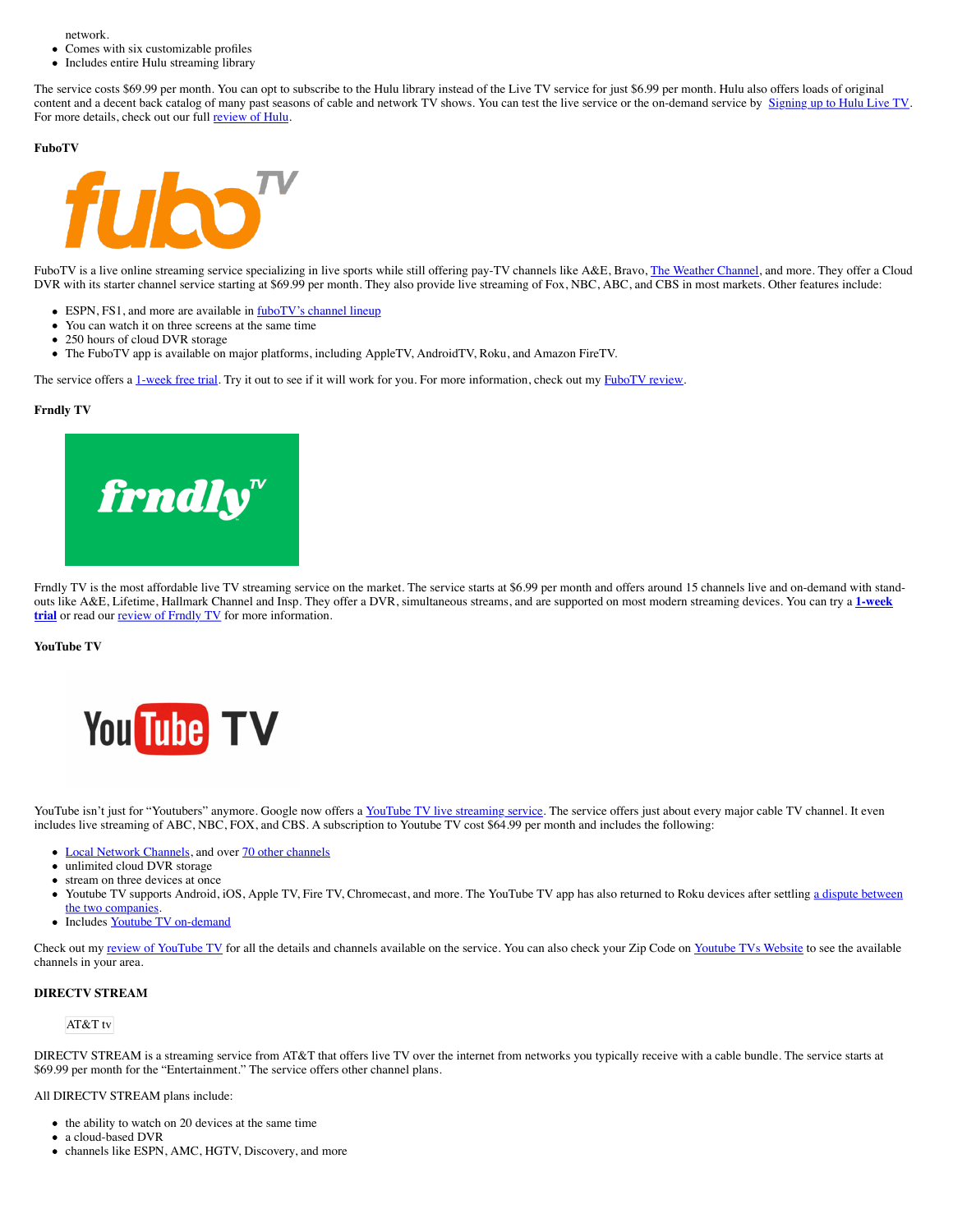supported on AppleTV, Android TV, Roku, Amazon FireTV, and more

You can try DIRECTV STREAM by signing up for this [5-day free trial.](https://www.groundedreason.com/recommends/ATT-Now) There is no contract and you can cancel at any time. For more information on DIRECTV STREAM see our [DIRECTV STREAM review](https://www.groundedreason.com/att-tv-changes-prices-channels-and-more/).

**Vidgo**



[Vidgo](https://www.groundedreason.com/recommends/vidgo) is a newer Streaming service that offers fairly competitive pricing over other live streaming services. Vidgo subscriptions start at \$55

A subscription to Vidgo Includes the following:

- Vidgo doesn't force you into a contract, and you can cancel any time
- Stream on 3 devices simultaneously
- Over 70 channels including ESPN
- Vidgo is supported on available on Android, iOS, [Roku,](https://www.groundedreason.com/a-beginners-guide-to-roku/) Apple TV, Fire TV. You can also stream the service on up to 3 devices at the same time.  $\bullet$

Vidgo offers [promotional pricing for new customers,](https://www.groundedreason.com/recommends/vidgo) and there is no contract required so you can cancel at any time. There is also a fairly innovative "Social TV" feature that lets you chat and share live reactions with friends watching the same show. Learn more about this and other features in our [guide to Vidgo](https://www.groundedreason.com/a-detailed-look-at-vidgo-channels-plans-and-price/).

# **Premium Streaming Services**

Premium Streaming Services are streaming services that provide content to a specific network or distributor. Here are the top premium streaming services available now.

### **Disney+**



Disney+ is a Disney owned OTT (over the top) subscription-based streaming service. The service will provide video-on-demand content from Pixar, Marvel, Lucasfilm, National Geographic, and the recently acquired 20th Century Fox.

Not only does the service have original shows like the must-see Star Wars bounty hunter space western, [The Mandalorian](https://www.groundedreason.com/the-mandalorian-is-the-star-wars-i-remember/) and [Marvel's Loki](https://www.groundedreason.com/how-to-watch-the-loki-tv-series/) but much much more:

- The entire Disney Movie Vault
- $\bullet$ Every Pixar Movie and shorts
- All of Disney's Star Wars movies and TV shows will be moving to Disney+ within its first year of launch
- [30 seasons of The Simpsons](https://www.groundedreason.com/where-to-watch-the-simpsons/)  $\bullet$
- Over 5,000 episodes of Disney Channel shows (Includes Disney Jr, Disney XD, etc.)  $\bullet$
- $\bullet$ A ton of Muppets Content
- Original Shows and more which we will cover later in this article  $\bullet$

The service costs only **\$7.99 per month**. However, Disney+ also has year-long subscriptions at a discounted price of \$79.99. Be sure to try the Disney+ **[1-week free trial](https://www.groundedreason.com/recommends/disney_plus_bundle)**.

For information on device compatibility, features, deals, and a list of everything available, see our article: [Everything You Need to Know about Disney+.](https://www.groundedreason.com/disney-shows-release-date-and-features/)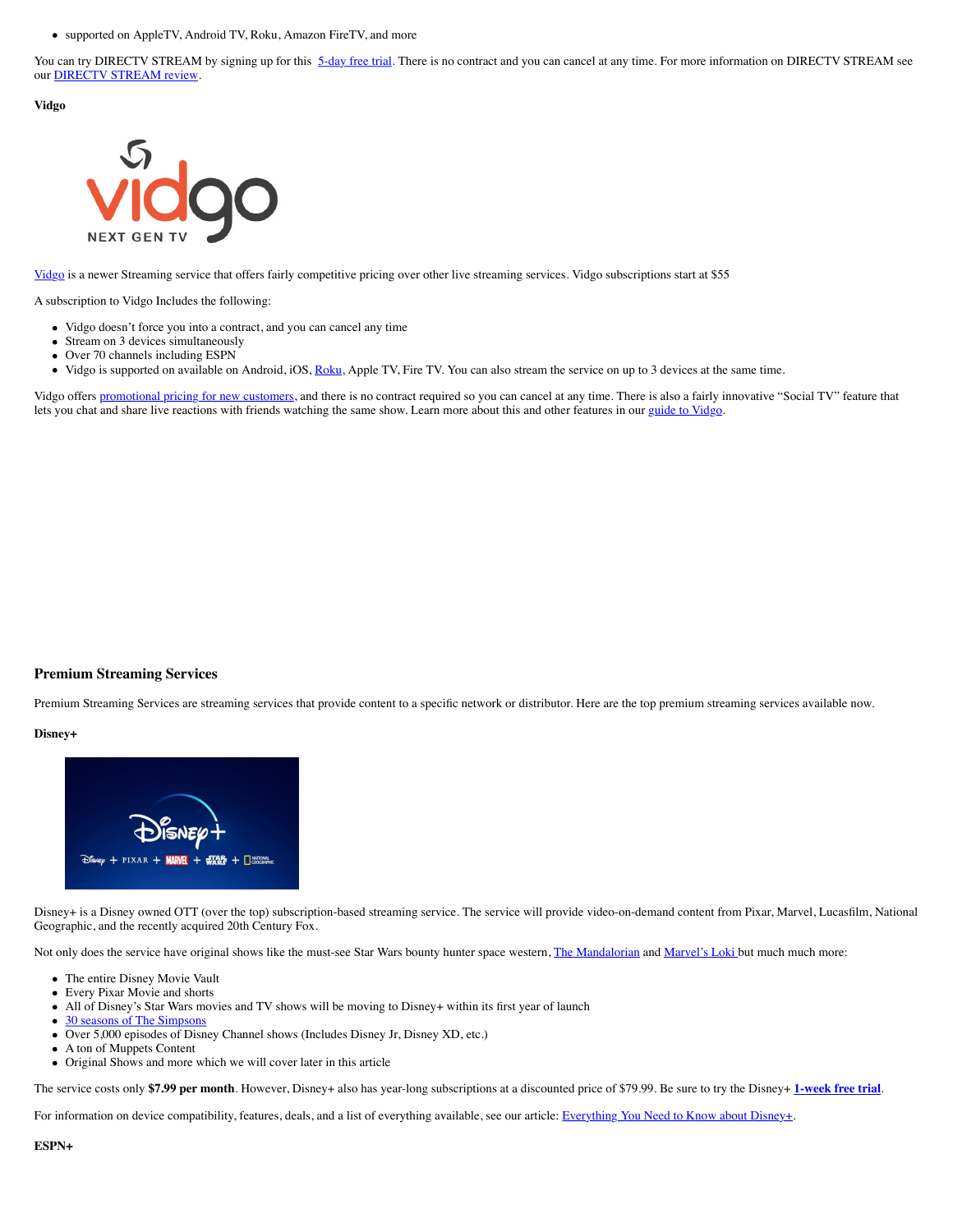ESPN+ is not a replacement for ESPN. It's a service that provides premium ESPN content through the ESPN app. On ESPN+, you can watch UFC Fight Night, MLB, NHL, The PGA Tour, World Soccer, College sports, and more. Check out our guide to [what's on ESPN](https://www.groundedreason.com/what-is-espn-espn-plus-and-how-to-watch-it/)+ for more information on the content available.

ESPN+ through the ESPN App supports Roku Players and TVs, Amazon Fire TV devices, Chromecast, Apple TV, Android, iPhone, Samsung TVs, Xbox One, and PS4. An ESPN+ subscription costs only **[\\$6.99 per month](https://go.web.plus.espn.com/c/198939/641471/9070)**[. There is no contract so you can cancel any time you like. In addition to ESPN, Disney also owns](https://www.groundedreason.com/disney-shows-release-date-and-features/) **[Hul](https://www.groundedreason.com/tv-shows-hulu-worth-cost/)u** and the Disney+ streaming service. **You can get Disney+, Hulu, and ESPN+ just \$13.99** by **[signing up here](https://go.web.plus.espn.com/c/198939/641471/9070)**!

**Starz**



Don't want to miss out on hit shows like *[Outlander](https://www.groundedreason.com/how-to-watch-outlander-online-without-cable/)* or *[American Gods](https://www.groundedreason.com/how-to-watch-season-2-of-american-gods%ef%bb%bf-online/)*? Check out this [free trial for Starz](https://www.groundedreason.com/recommends/Starz). You can watch Starz on-demand or live without having a cable TV subscription. For information on the Starz app, read my post on watching [Starz Without Cable](https://www.groundedreason.com/starz-is-easy-to-watch-without-cable/).

#### **Showtime**

| showtime online |  |  |  |
|-----------------|--|--|--|
|                 |  |  |  |
|                 |  |  |  |
|                 |  |  |  |

If shows like [Billions](https://www.groundedreason.com/how-to-watch-showtimes-billions%ef%bb%bf-without-cable/) on Showtime are more your speed, then no need to worry. There are tons of ways to watch Showtime online. For details, check out my post on how to watch [Showtime without cable.](https://www.groundedreason.com/its-showtime-without-cable/)

### **HBO Max**



HBO Max is the new TV streaming service from AT&T that combines all your favorite HBO Shows and Turner Media shows in one place. HBO Max is replacing HBO Now as more devices become supported on the HBO Max platform. Game of Thrones is over, but there are still many great shows like [Westworld](https://www.groundedreason.com/westworld-returns-to-hbo/) and [Barry](https://www.groundedreason.com/how-to-watch-barry-season-2-without-cable/) on both HBO Max and [HBO Now](https://www.groundedreason.com/hbo-max-is-replacing-hbo-now-on-some-devices/). There are numerous ways to get the service. All of which are highlighted in my posts on watching HBO Now and [HBO Max](https://www.groundedreason.com/hbo-max-is-replacing-hbo-now-on-some-devices/).

#### **Paramount+**

| paramount plus |  |  |
|----------------|--|--|
|                |  |  |
|                |  |  |
|                |  |  |
|                |  |  |

Paramount+ is a streaming service offering TV shows, movies, and exclusive original content from CBS, BET, Comedy Central, MTV, Nickelodeon, Paramount Pictures, Smithsonian Channel, and more. Paramount+ also provides a way to watch your local CBS Network. The service starts at \$5.99 per month and does air commercials. However, they offer a commercial-free plan for \$9.99 per month. For more details, check out my [review of Paramount+](https://www.groundedreason.com/paramount-plus/).

Check out this [7-day free trial](https://www.groundedreason.com/recommends/ParamountPlus) to see if you like it. There is no contract so you can cancel anytime.

**Peacock**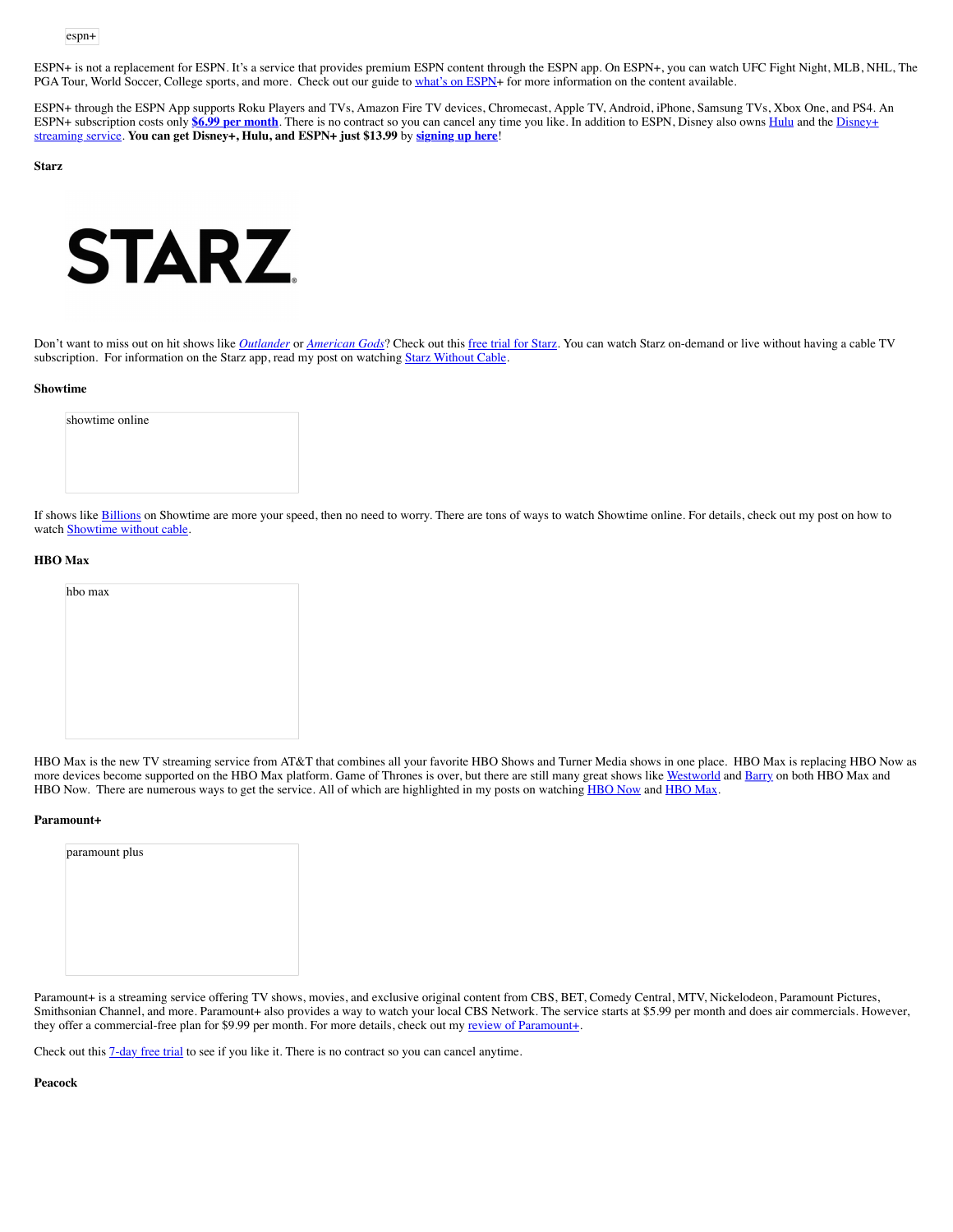peacock

[Peacock](https://groundedreason.com/recommends/peacock) is an over the top streaming service from NBCUniversal, with video-on-demand and some live events. While most TV Shows and moves are from the NBCUniversal libraries, there is also a lot of third-party content available from Lionsgate, Starz, Warner Bros, A&E Networks, ViacomCBS, Paramount, Cinedigm, and more. The service has a free, premium, and ad-free option. Check out our [review of Peacock](https://www.groundedreason.com/the-details-on-the-nbc-streaming-service-peacock/) for more details.

### **Discovery+**

Discovery+ is an on-demand subscription-based streaming service that offers on-demand content from several TV networks and exclusive original shows. Discover+ offers content from Discovery Inc. owned networks while partnering with A&E Networks, the BBC's Natural History collection, Group Nine, and more. Discovery+ service offers shows from networks like HGTV, Discovery Channel, Lifetime, History and many more.

After a 1-week free trial, a [subscription](https://www.discoveryplus.com/) to Discovery+ costs **\$4.99 per month** for an ad-supported plan. However, subscribers can opt for an ad-free experience **for \$6.99 per month**. See our **<u>review of Discovery+</u>** for more details.

# **On-Demand Streaming Services**

#### **Amazon Prime**



For vast libraries of movies and TV shows before the current season, I recommend getting the [30-day free trial to Amazon Prime.](https://www.groundedreason.com/recommends/AmazonPrime) Another big reason to get Amazon Prime is the option of adding [Showtime](https://www.groundedreason.com/its-showtime-without-cable/) and [Starz](https://www.groundedreason.com/starz-is-easy-to-watch-without-cable/) with your subscription. For just \$8.99 per month, you have every TV show and movie offered by Starz and Showtime just as if you had the network with a cable provider.

Not only do you have access to stream over 40,000 hit movies and TV shows, but you get free music, books, and unlimited photo storage as well. Your membership also includes free 2-day shipping from Amazon.com regardless of the order size. Some metropolitan areas offer 2-hour shipping. For more information, check out all the benefits you receive in our [Review of Amazon Prime Video](https://www.groundedreason.com/amazon-prime-video-what-you-need-to-know/).

**Netflix**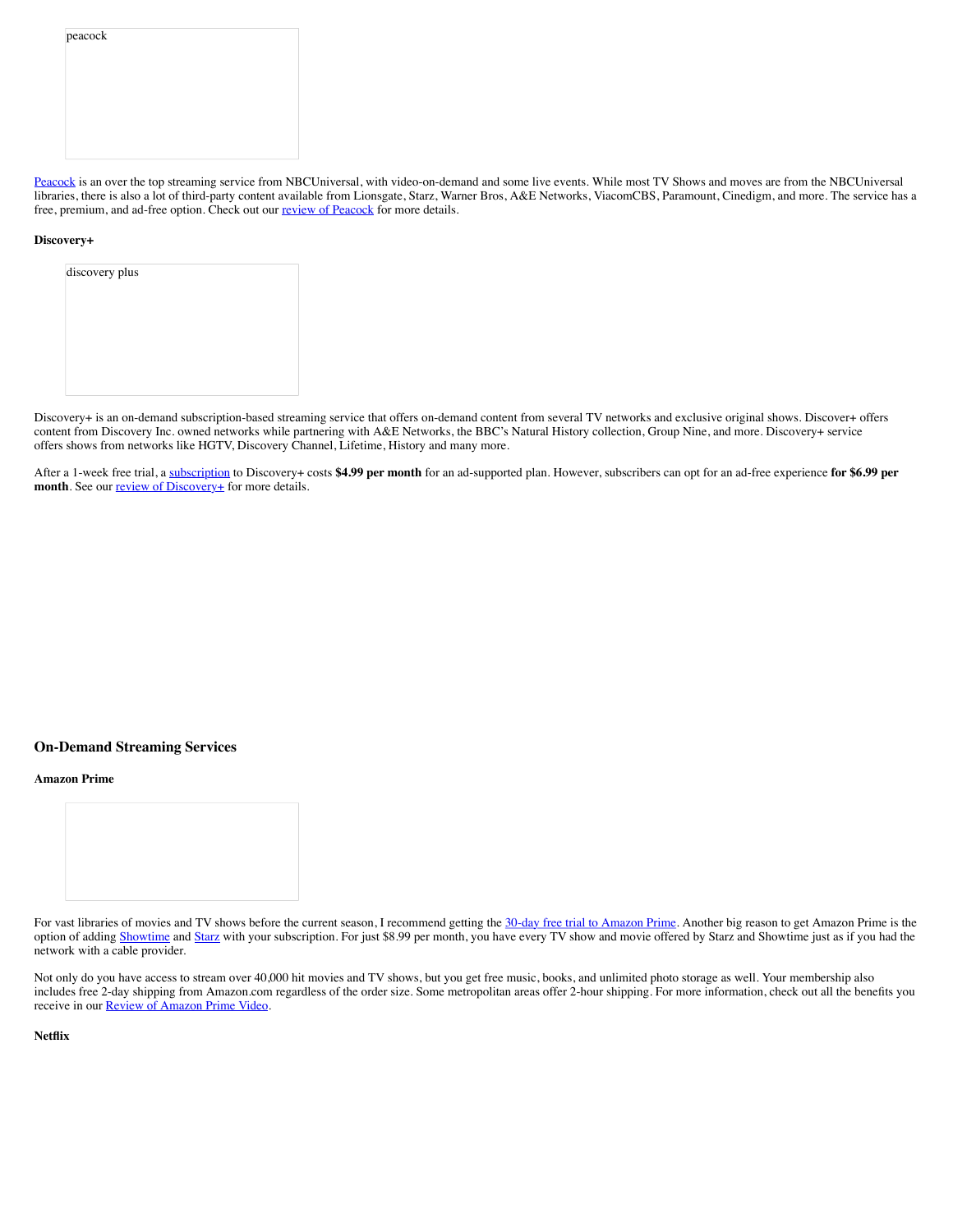| netflix |  |  |  |
|---------|--|--|--|
|         |  |  |  |
|         |  |  |  |
|         |  |  |  |
|         |  |  |  |
|         |  |  |  |
|         |  |  |  |
|         |  |  |  |

Netflix – Netflix has loads of content at a low price. Most TV shows wind up on streaming after a season airs. There are also movies and a whole host of children's programming available. The pricing is reasonable at \$13.99 a month for unlimited HD streaming to two TVs simultaneously. See [our review of Netflix](https://www.groundedreason.com/netflix-prices-plans-and-answers-to-your-questions/) for more information on plans, pricing and more. If you are comfortable waiting a few months for a TV series, Netflix may be all you need.

# **Hulu On-Demand Library**

| hulu |  |  |  |
|------|--|--|--|
|      |  |  |  |
|      |  |  |  |
|      |  |  |  |
|      |  |  |  |

While Hulu's on-demand streaming library is included when you subscribe to Hulu + Live TV, you can also get access to Hulu on-demand through [its own subscription](https://www.groundedreason.com/tv-shows-hulu-worth-cost/#on-demand) starting at \$6.99 per month. This will provide access to [Hulu Originals](https://www.groundedreason.com/the-best-hulu-original-series-new-rankings/) like *[The Handmaid's Tale](https://www.groundedreason.com/where-to-watch-the-handmaids-tale/)*, *[Shrill](https://www.groundedreason.com/hulus-original-series-shrill-drops-march-15/)*, and *[The Act](https://www.groundedreason.com/hulu-debuts-the-act-on-march-10/)*, along with popular TV shows on network and cable TV and the ability to subscribe to HBO, Showtime, Starz, and Cinemax.

# **Funimation**

| funimation |  |  |  |
|------------|--|--|--|
|            |  |  |  |
|            |  |  |  |
|            |  |  |  |
|            |  |  |  |
|            |  |  |  |
|            |  |  |  |
|            |  |  |  |

Funimation is a Japanese Anime streaming service that streams current and classic anime to English-speaking viewers all over the world. While the service has some classic anime like *Cowboy Beebop*, it also has recent favorites like [Attack on Titan](https://www.groundedreason.com/how-to-watch-attack-on-titan/) and [Demon Slayer.](https://www.groundedreason.com/how-to-watch-demon-slayer/) The service offers a no-commitment [14-day free trial](https://www.groundedreason.com/recommends/funimation), so you can cancel any time. If you decide to keep the service, plans start at \$5.99 per month. See our [review of Funimation](https://www.groundedreason.com/is-the-funimation-anime-streaming-service-worth-it/) for more details.

# **Free TV and Other Options**

# **Pluto TV**

| pluto tv |  |  |
|----------|--|--|
|          |  |  |
|          |  |  |
|          |  |  |
|          |  |  |

Pluto TV partners with various content providers to offer free TV and movies. The content is broken down into channels within Pluto TV. For example, if you like news Pluto [TV offers NBC News, MSNBC, Sky News, Bloomberg, and more. There is also Crime Network, Funny AF, and IGN. As of the publish date of this article, there are over 250](https://www.groundedreason.com/pluto-tv-now-offers-over-250-free-channels/) channels available on Pluto TV. For more details check out our guide: [What is Pluto TV?](https://www.groundedreason.com/what-is-pluto-tv/). You can also check out [their website](https://pluto.tv/watch/pluto-tv-sports) to get an idea of what they offer.

# **Tubi**

| tubi tv |  |  |
|---------|--|--|
|         |  |  |
|         |  |  |
|         |  |  |
|         |  |  |
|         |  |  |

Formerly known as Tubi TV, Tubi offers free TV and Movies. The service offers a good balance of big-budget movies, cult classics, along with some stuff you've likely never heard off. The service is a bit heavy on the ads compared to other free services. However, movies and TV are in high definition when available. For more details, check out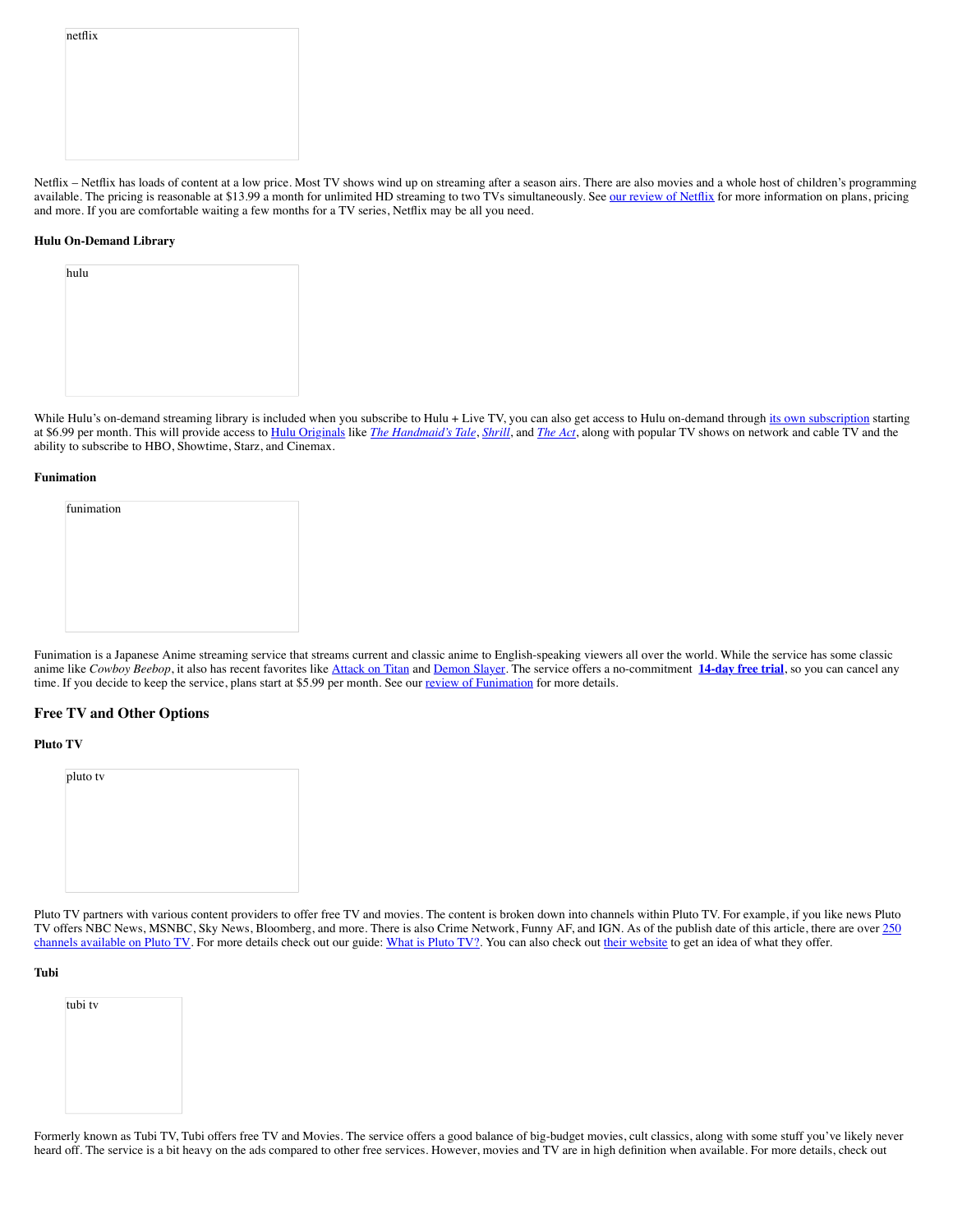# our [review of Tubi](https://www.groundedreason.com/what-is-tubi-tv/) or visit [their website](https://tubitv.com/).

### **CW App**

| CW App lets anyone watch the current sease |  |  |
|--------------------------------------------|--|--|

The CW App lets anyone watch the current seasons of CW shows free. You don't even need a cable TV login. It works on all major streaming devices, including Roku, Apple TV. Amazon Fire TV. Chromecast. Android. and iOS. Chec I iOS. Check [here](http://www.cwtv.com/thecw/the-cw-app) for more information.

| roku channel |  |  |  |
|--------------|--|--|--|
|              |  |  |  |
|              |  |  |  |
|              |  |  |  |
|              |  |  |  |
|              |  |  |  |
|              |  |  |  |

Roku put out its own free channel. It's worth having on your home screen as you can always find a quality movie to watch. In addition to movies and TV on The Roku Channel, the channel also aggregates content from American Classics, Fandor, FilmRise, Nosey, OVGuide, Popcornflix, Vidmark, and YuYu. The Roku Channel also has its own original content and provides a way to consolidate other premium streaming services into one location. Check out our [review of the Roku Channel](https://www.groundedreason.com/roku-is-releasing-a-free-movie-channel/) for more details.

# **More Free Content**

There is just too much out there to list everything, but below is a list of places to start looking for free content online.

- Check out our list of the **[Best Free Roku Channels](https://www.groundedreason.com/best-free-roku-channels/)**.
- Services like [YouTube](https://www.youtube.com/) and [Vimeo](https://vimeo.com/) offer heaps of free content.  $\bullet$
- See how to [watch news for free](https://www.groundedreason.com/watching-the-news-without-cable-tv/)  $\bullet$
- In my post on <u>free TV online</u>, I cover excellent free services like [Crackle,](https://www.groundedreason.com/crackle-free-movies-and-tv-for-all/) [ConTV,](https://www.groundedreason.com/contv-get-your-geek-on/) and more.

Many services also offer free trials if you want to binge on content. For example, [CuriosityStream](https://www.groundedreason.com/recommends/CuriosityStream) allows you to [watch free documentaries online](https://www.groundedreason.com/watch-documentaries-online/) for seven days. After that, it's only \$2.99 per month.

# **List Of All Streaming Services**

For your convenience we have an updated list of all streaming services we've covered below. The link takes you to our coverage of that specific streaming service.

# **Live TV Streaming Services**

- $\bullet$ [Hulu TV](https://www.groundedreason.com/tv-shows-hulu-worth-cost/)
- [fuboTV](https://www.groundedreason.com/what-is-fubotv/)  $\bullet$
- $\bullet$ [Philo](https://www.groundedreason.com/philo-tv-channels-review-and-cost/)
- $\bullet$ [Frndly TV](https://www.groundedreason.com/frndly-tv-channels-plans-and-prices-all-you-need-to-know/)
- $\bullet$ **[Vidgo](https://www.groundedreason.com/a-detailed-look-at-vidgo-channels-plans-and-price/)**
- [DIRECTV STREAM](https://www.groundedreason.com/att-tv-changes-prices-channels-and-more/)  $\bullet$
- $\bullet$ [Sling TV](https://www.groundedreason.com/sling-tv-review-watch-live-tv-online/)  $\bullet$
- [YouTube TV](https://www.groundedreason.com/youtube-tv-channels/)

# **Premium Streaming Services**

- [Disney+](https://www.groundedreason.com/disney-shows-release-date-and-features/)
- $\bullet$ [ESPN+](https://www.groundedreason.com/what-is-espn-espn-plus-and-how-to-watch-it/)
- [Paramount+](https://www.groundedreason.com/paramount-plus/)  $\bullet$
- [HBO Max](https://www.groundedreason.com/hbo-max-is-replacing-hbo-now-on-some-devices/)  $\bullet$
- $\bullet$ [Apple TV+](https://www.groundedreason.com/apple-tv-cost-features-and-shows/) [Prime Video](https://www.groundedreason.com/amazon-prime-video-what-you-need-to-know/)
- $\bullet$  $\bullet$ **[Funimation](https://www.groundedreason.com/is-the-funimation-anime-streaming-service-worth-it/)**
- **[Netflix](https://www.groundedreason.com/netflix-prices-plans-and-answers-to-your-questions/)**  $\bullet$
- **[HBO](https://www.groundedreason.com/watch-games-of-thrones-without-cable/)**  $\bullet$
- [Showtime](https://www.groundedreason.com/its-showtime-without-cable/)  $\bullet$
- $\bullet$ **[Starz](https://www.groundedreason.com/starz-is-easy-to-watch-without-cable/)**
- $\bullet$ [Peacock](https://www.groundedreason.com/the-details-on-the-nbc-streaming-service-peacock/)
- $\bullet$ [Discovery+](https://www.groundedreason.com/what-we-know-about-the-discovery-streaming-service/)
- $\bullet$ [DAZN](https://www.groundedreason.com/a-look-at-the-sports-streaming-service-dazn/)
- [AMC+](https://www.groundedreason.com/amc-bundles-amc-shudder-sundance-and-more/)  $\bullet$
- $\bullet$ [Acorn TV](https://www.groundedreason.com/acorn-tv-vs-britbox/) [Sundance Now](https://www.groundedreason.com/what-is-sundance-now/)
- $\bullet$  $\bullet$ **[BritBox](https://www.groundedreason.com/acorn-tv-vs-britbox/)**
- **[CuriosityStream](https://www.groundedreason.com/watch-documentaries-online/)**  $\bullet$
- **[Quibi](https://www.groundedreason.com/what-is-quibi/)**  $\bullet$